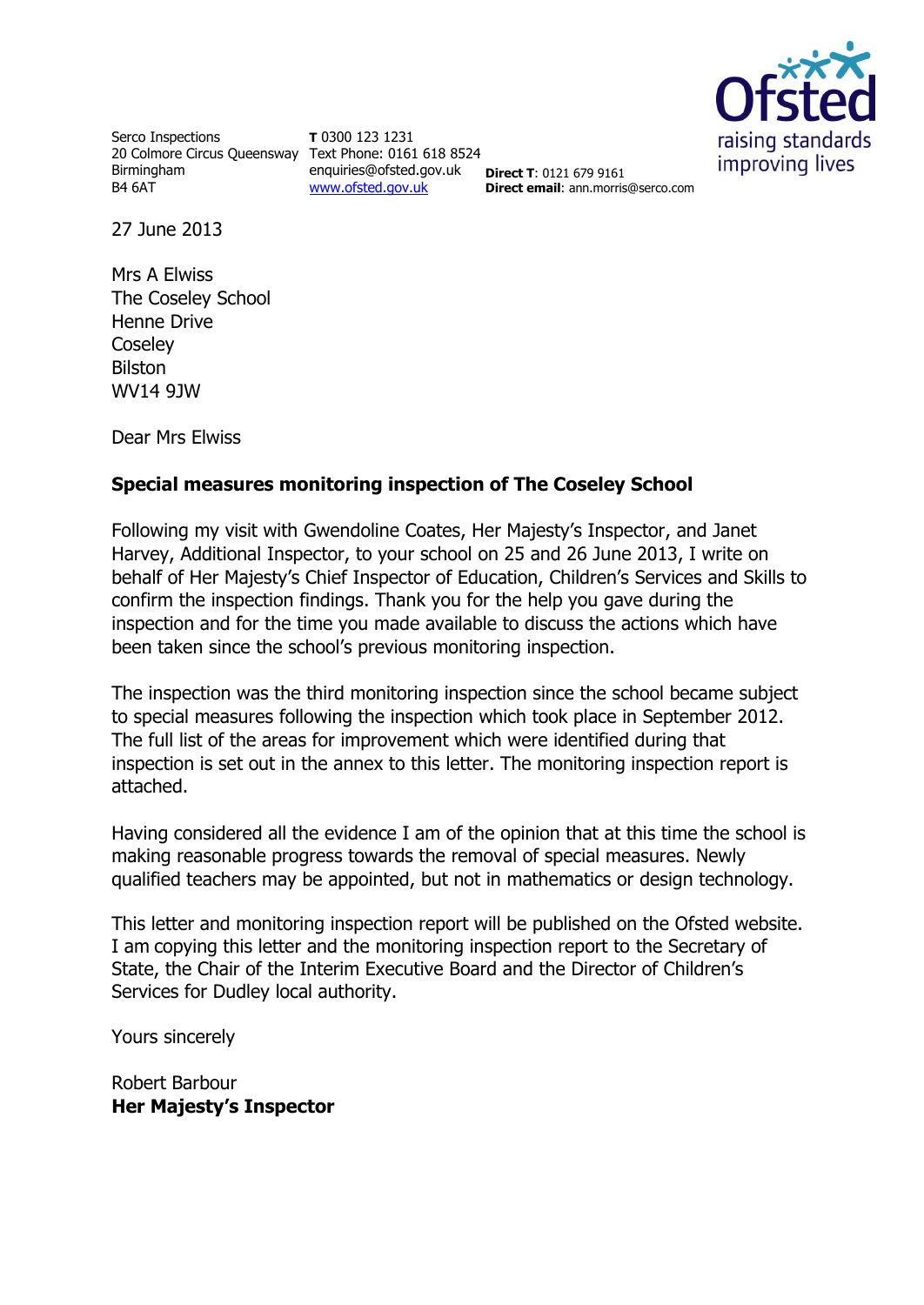

# **Annex**

## **The areas for improvement identified during the inspection which took place in September 2012**.

- $\blacksquare$  Improve the quality of teaching and learning by ensuring that:
	- teaching consistently challenges all students, especially the more able, in all subjects and particularly in English and mathematics
	- students have more opportunities to work independently and take responsibility for their own learning
	- students start work quickly without listening to long introductions and a brisk pace of learning is maintained throughout the lesson.
- $\blacksquare$  Raise achievement, particularly for the most able, by ensuring that:
	- work consistently challenges and engages all students so that they make good progress in lessons
	- challenging targets are set as a minimum expectation
	- students do not end studies in English language and mathematics early without having the chance to achieve the best possible grade
	- GCSE results in all subjects are at least in line with national expectations.
- Improve the effectiveness and impact of leaders at all levels by ensuring that:
	- the ambition of the school is communicated clearly so that all staff share a collective understanding and agreement on how to improve further
	- leaders, at all levels, take more responsibility for improving the quality of teaching and raising achievement in their subject areas through a rigorous process of monitoring and evaluation to drive improvement
	- all success criteria in improvement plans are measurable and ambitious, which are reviewed regularly in order to assess the impact of actions to drive school improvement.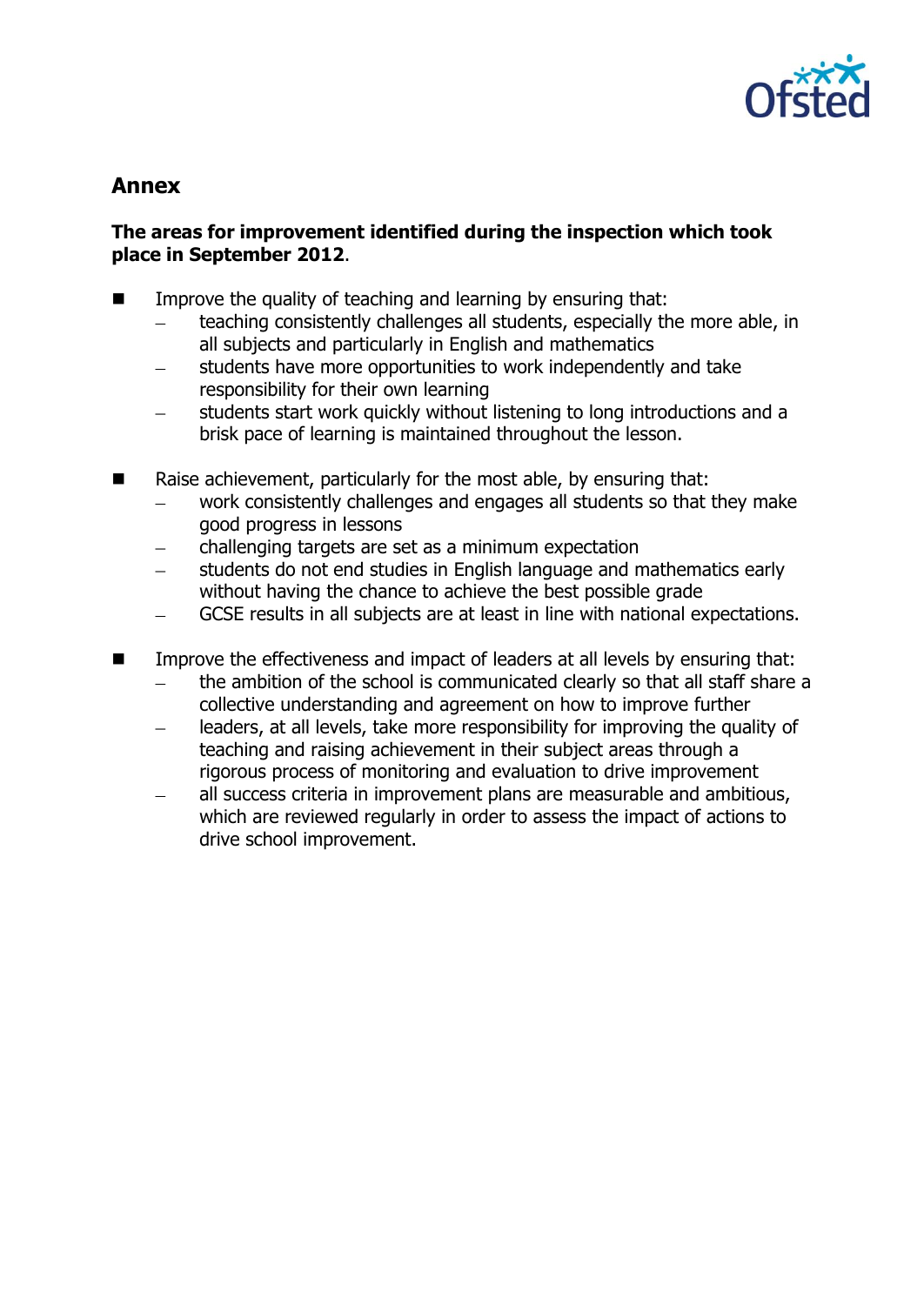

# **Report on the third monitoring inspection on 25 and 26 June 2013**

#### **Evidence**

Inspectors observed the school's work, scrutinised documents and met with the headteacher, the Chair and another member of the Interim Executive Board, a representative of the local authority, senior and middle leaders. Inspectors observed 23 lessons.

#### **Context**

Since the last monitoring visit, the school has become a co-operative learning trust in partnership with Hillcrest School, Dudley College, the local authority and the Cooperative College. Two new assistant headteachers have joined the school: one with responsibility for English and literacy and one with responsibility for mathematics and numeracy.

#### **Achievement of pupils at the school**

The progress made by students continues to improve. In English, students are now making very much better progress. Students respond well to the high level of challenge, take responsibility for their own learning and participate actively in group work and discussion. These features were also observed in drama and modern foreign languages. In mathematics and some subjects in the technology faculty, including design technology, information technology and business studies, the rate of improvement is slower. The targets for students are more challenging now in mathematics, but the schemes of work do not currently match these expectations well enough.

More-able students are making much better progress in English as the high quality of questioning and classroom discussion stretches them to think more deeply. In many other subjects, they make less progress in lessons as the quality of classroom discussion is at a lower level. In both mathematics and English, student progress continues to benefit now that all students study the subjects throughout Year 11 and so can achieve the best possible grade for their ability.

Disabled students and those who have special educational needs are making better progress. In Year 7, these students are making rapid progress due to a strong emphasis on developing their literacy skills. An inclusion unit has been very successful in helping students in Year 11, who were at risk of exclusion, in gaining useful qualifications. Staff in this unit are also working effectively to support students throughout the school. Students who qualify for the pupil premium have benefited from a range of interventions to improve their performance. However, standards for other students are also improving so that the gap between students who qualify for the pupil premium and other students is not closing appreciably in Year 11. It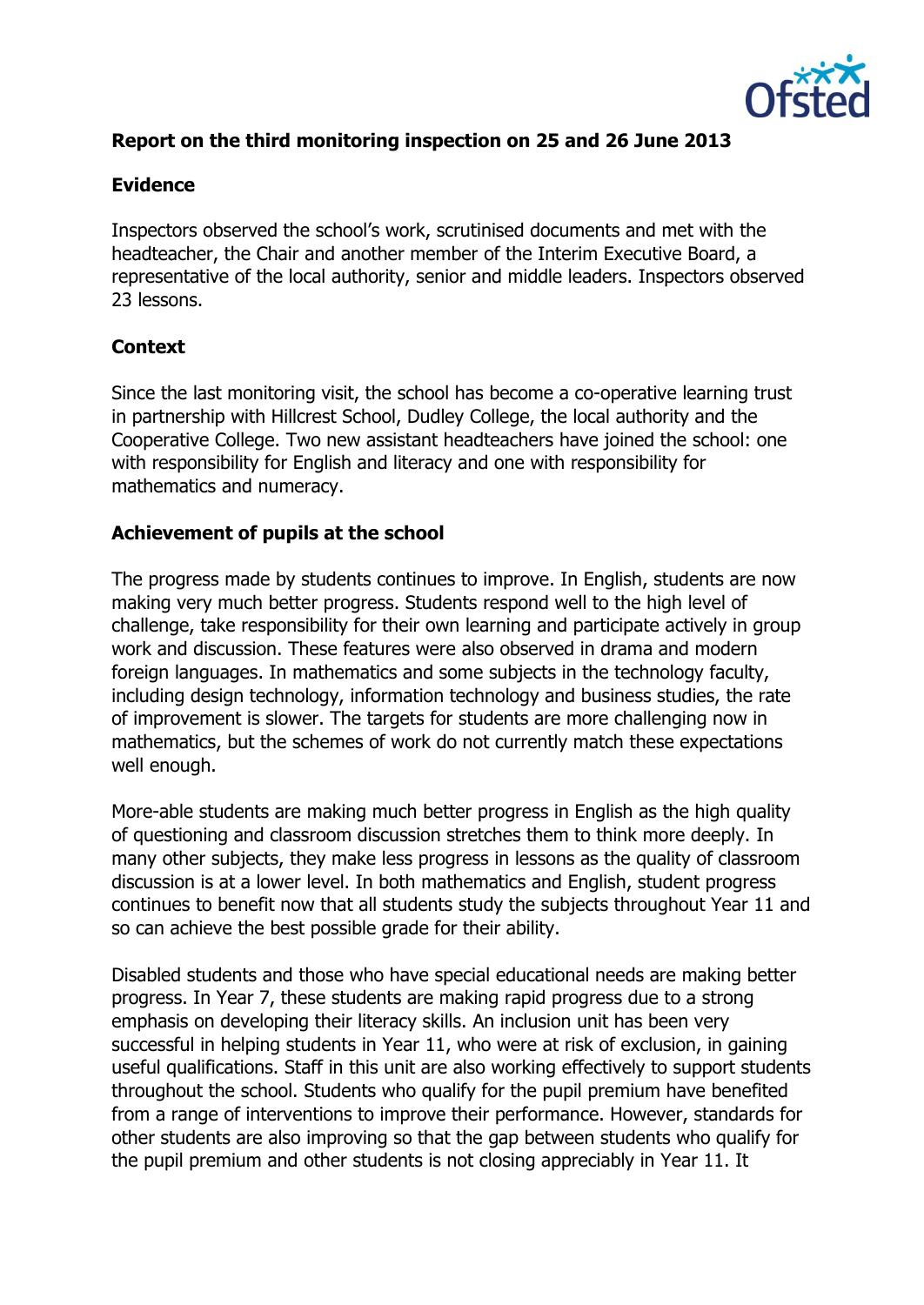

remains about three quarters of a GCSE grade in English and about one GCSE grade in mathematics.

## **The quality of teaching**

The quality of teaching continues to improve. It is at its strongest in the Communications Faculty that comprises English and modern foreign languages. Teachers in several lessons observed enabled students to make outstanding progress due to their skilled questioning and high expectations. A Year 10 English set of lower ability boys made outstanding progress in studying 'Macbeth'. The teacher enabled the students to respond at length and think hard. As a result, the students understand the play well and their written work is improving in line with their speaking skills. Similarly a set of high ability girls in Year 9 also made outstanding progress studying 'Of Mice and Men'. The teacher enabled the students to work in groups, where students fed off each other's enthusiasm. In questioning the class, the teacher gave students thinking time and expected answers with a high level of reflection. The teacher was also highly skilled in drawing out the social and moral dimensions of the text.

In many subjects, teachers' questioning skills are not as well developed. Teachers sometimes ask too many closed questions; are too content with the first answer given; are not providing thinking time; and are asking questions with too low a level of challenge.

The quality of teaching has improved in mathematics, but to a lesser extent than in English. It is held back by schemes of work that are not well matched to students' abilities and do not provide sufficient consistency of practice between teachers. The newly appointed assistant headteacher with responsibility for mathematics has designed schemes of work that are of much higher quality. However, these have yet to be implemented. In the technology faculty the quality of teaching is not improving fast enough, despite the very good practice present in art. Across the school, teachers have been successful in sharpening their introductions to lessons, and getting students involved in learning more quickly.

#### **Behaviour and safety of pupils**

The school is a calm and well-ordered environment. The behaviour of students continues to improve, and this is illustrated by the steady decline in fixed-term exclusions. Staff in the inclusion unit have worked successfully to support Year 11 students who were at risk of exclusion; they have also been successful in helping younger students to overcome serious behaviour traits and to integrate well back in class. The attendance of students had dipped at the last monitoring visit in March, but it has since improved to its previous level.